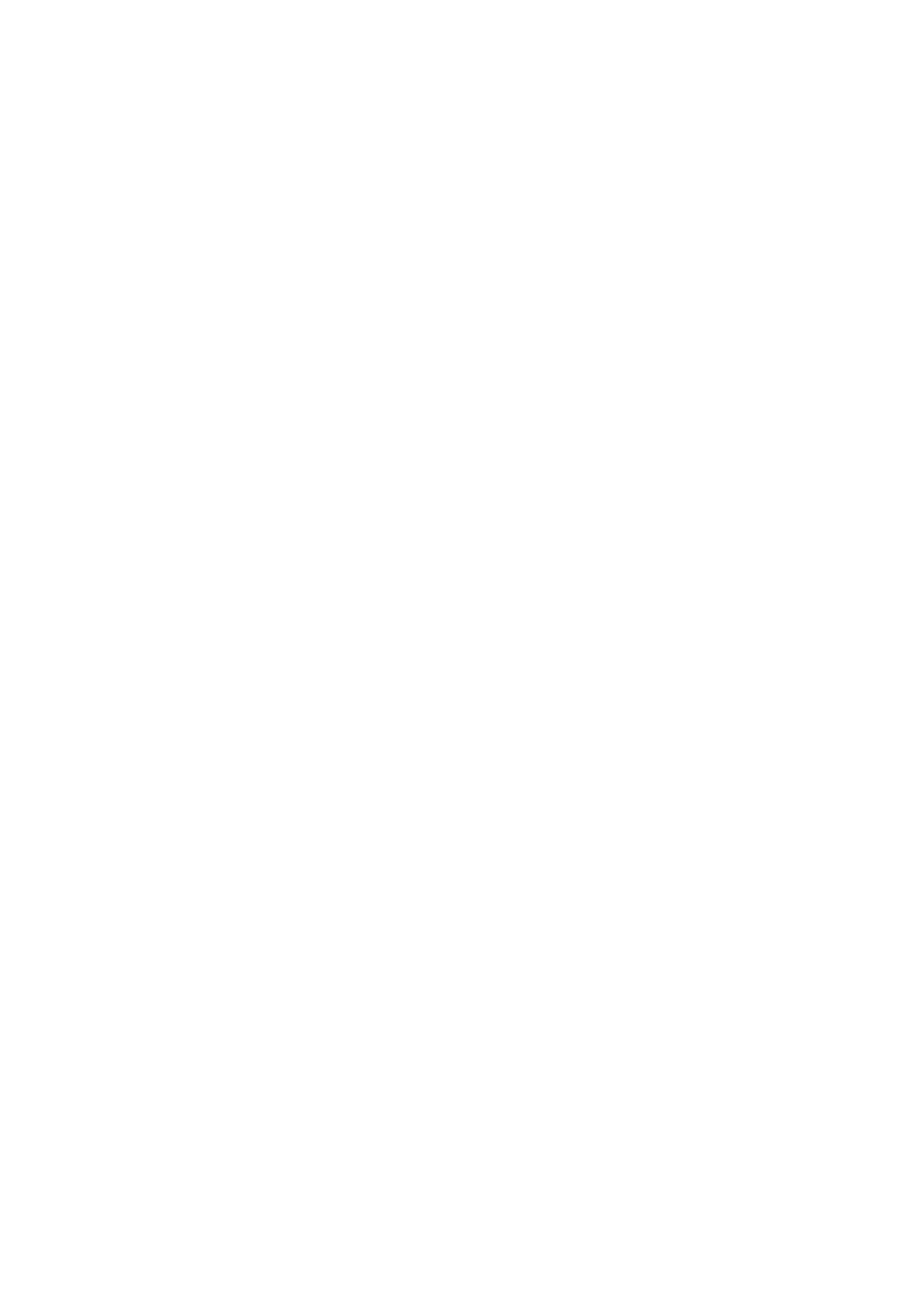# Dog (Restricted Breeds) Regulations 2002

## **Contents**

| 1.  | Citation and authority                                | 1              |
|-----|-------------------------------------------------------|----------------|
| 2.  | Commencement                                          | 1              |
| 3.  | Interpretation                                        | 1              |
| 4.  | Application of <i>Dog Regulations</i> 1976            | 2              |
| 5.  | Restricted breed dogs to wear prescribed collars      | 2              |
| 6.  | Restricted breed dogs to be kept in secure places     | 2              |
| 7.  | Restricted breed dogs, control of                     | $\overline{2}$ |
| 8.  | Number of restricted breed dogs that may be           |                |
|     | owned                                                 | 3              |
| 9.  | Person under 18 not to be sold restricted breed       |                |
|     | dogs                                                  | 4              |
| 10. | Seller to notify buyer that dog is a restricted breed |                |
|     | dog                                                   | 4              |
| 11. | Local government to be notified of change of          |                |
|     | premises where restricted breed dog ordinarily kept   | 4              |
| 12. | Local government to be notified if restricted breed   |                |
|     | dog is missing etc.                                   | 4              |
| 13. | Restricted breed dogs may be seized and destroyed     | $\overline{4}$ |
| 14. | Expiry                                                | 5              |
|     | <b>Notes</b>                                          |                |
|     | Compilation table                                     | 6              |
|     | <b>Defined terms</b>                                  |                |

## Ceased on 09 Aug 2002 Version 00-b0-05 Pressed on 09 Aug 2002  $\mathbf{F}$  from which was the set that we besite for further information  $\mathbf{F}$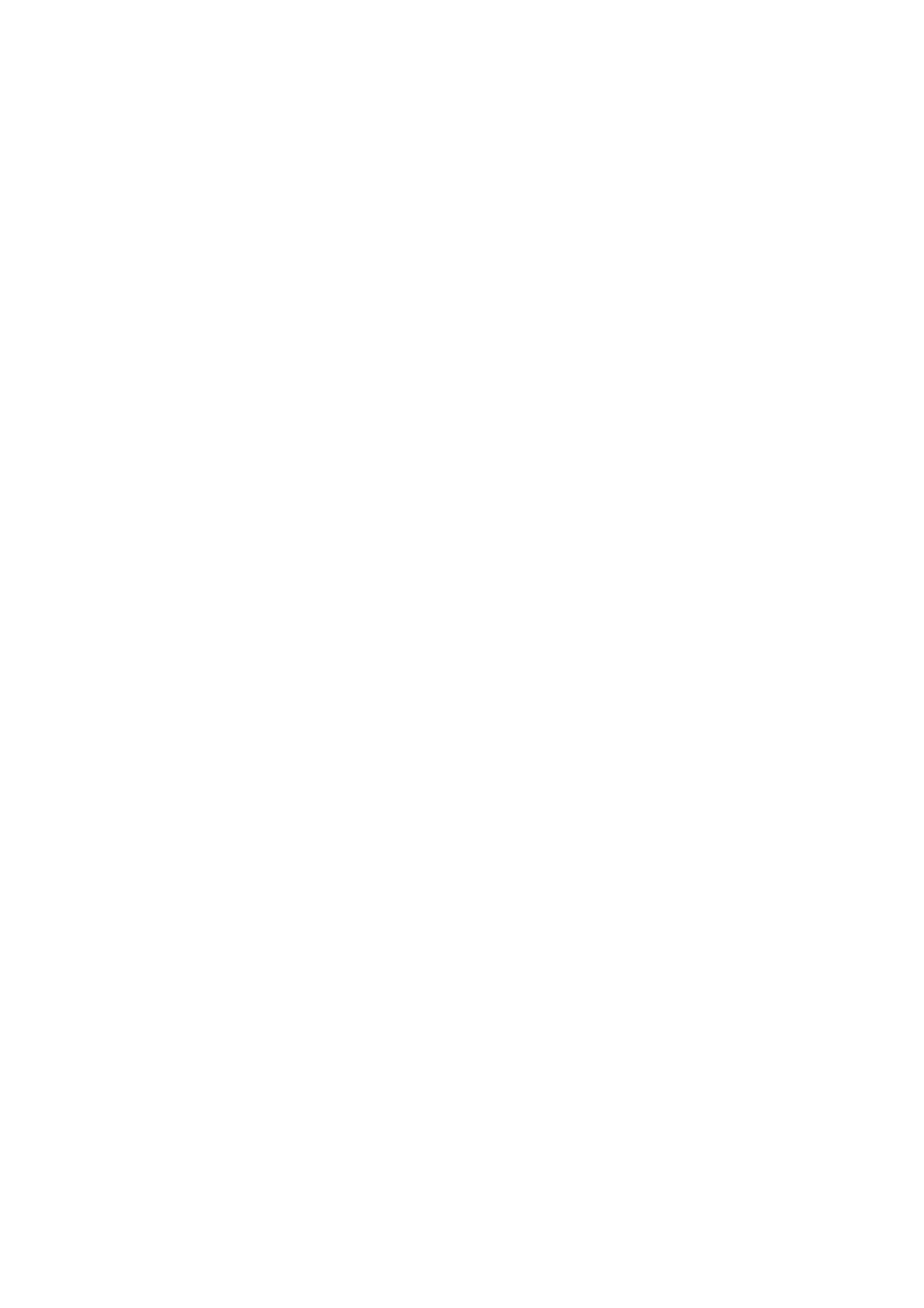Western Australia

Dog Act 1976

## Dog (Restricted Breeds) Regulations 2002

## 1. Citation and authority

- (1) These regulations may be cited as the Dog (Restricted Breeds) Regulations 2002.
- (2) These regulations are made under section 53 of the Act.

## 2. Commencement

 These regulations come into operation on the first Monday after the  $28<sup>th</sup>$  day after they are published in the *Gazette*.

## 3. Interpretation

In these regulations, unless the contrary intention appears —

"Act" means the *Dog Act 1976*;

"restricted breed dog" means a dog of any of the following breeds —

- (a) dogo Argentino;
- (b) fila Brasileiro;
- (c) Japanese tosa;
- (d) American pit bull terrier;
- (e) pit bull terrier; or
- (f) any other breed of dog the importation of which is prohibited absolutely by the Customs (Prohibited Imports) Regulations 1956 of the Commonwealth,

Ceased on 09 Aug 2002 Version 00-b0-05 page 1<br>Extract from www.slp.wa.gov.au, see that website for further information  $\mathbf{F}$  from which was the set that we besite for further information  $\mathbf{F}$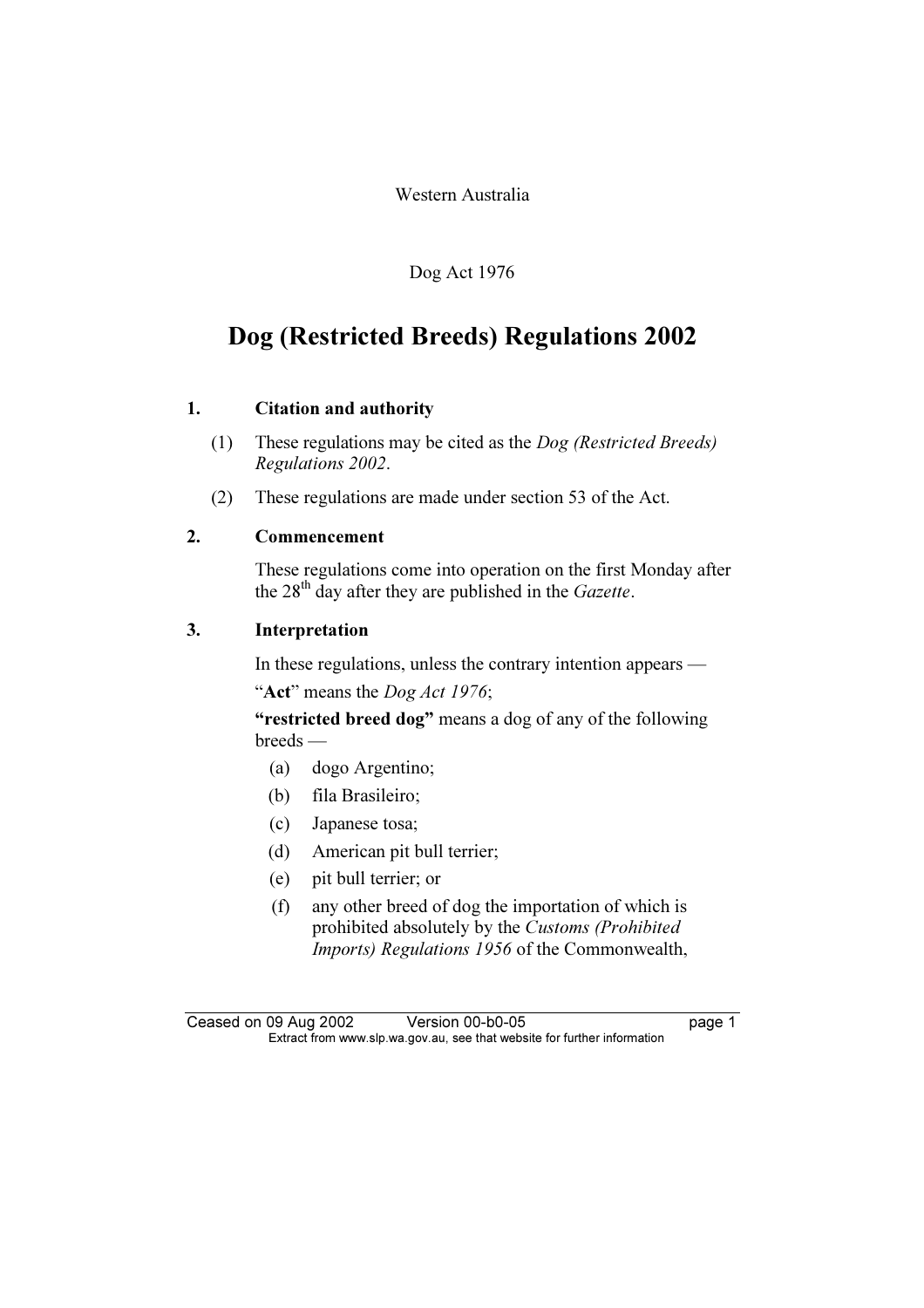| and includes any dog of a mixed breed which visibly contains |  |  |
|--------------------------------------------------------------|--|--|
| any of the above breeds.                                     |  |  |

## 4. Application of Dog Regulations 1976

- (1) These regulations are to be read with the Dog Regulations 1976.
- (2) If there is a conflict or inconsistency between a provision of these regulations and a provision of the Dog Regulations 1976, the provision of these regulations prevails.

#### 5. Restricted breed dogs to wear prescribed collars

 If at any time a restricted breed dog is not wearing a collar that conforms with the requirements of the Third Schedule Part 2 of the Dog Regulations 1976 a person liable for the control of the dog contravenes these regulations.

## 6. Restricted breed dogs to be kept in secure places

- (1) If the enclosure within which a restricted breed dog is confined at any time is not constructed —
	- (a) so that young children cannot get in to it; and
	- (b) so that the dog cannot escape from it,

 a person liable for the control of the dog contravenes these regulations.

- (2) Subregulation (1) applies whether or not the enclosure is at the premises at which the restricted breed dog is ordinarily kept.
- (3) If a sign that conforms to that provided for in the Third Schedule Part 3 of the *Dog Regulations 1976* is not displayed at any entrance to the premises at which a restricted breed dog is ordinarily kept the owner of premises contravenes these regulations.

## 7. Restricted breed dogs, control of

- (1) If at a time when a restricted breed dog is neither
	- (a) at the premises of its owner; nor

page 2 Version 00-b0-05 Ceased on 09 Aug 2002<br>Extract from www.slp.wa.gov.au, see that website for further information  $\mathbf{F}$  from which was the set that we besite for further information  $\mathbf{F}$ 

```
r. 4
```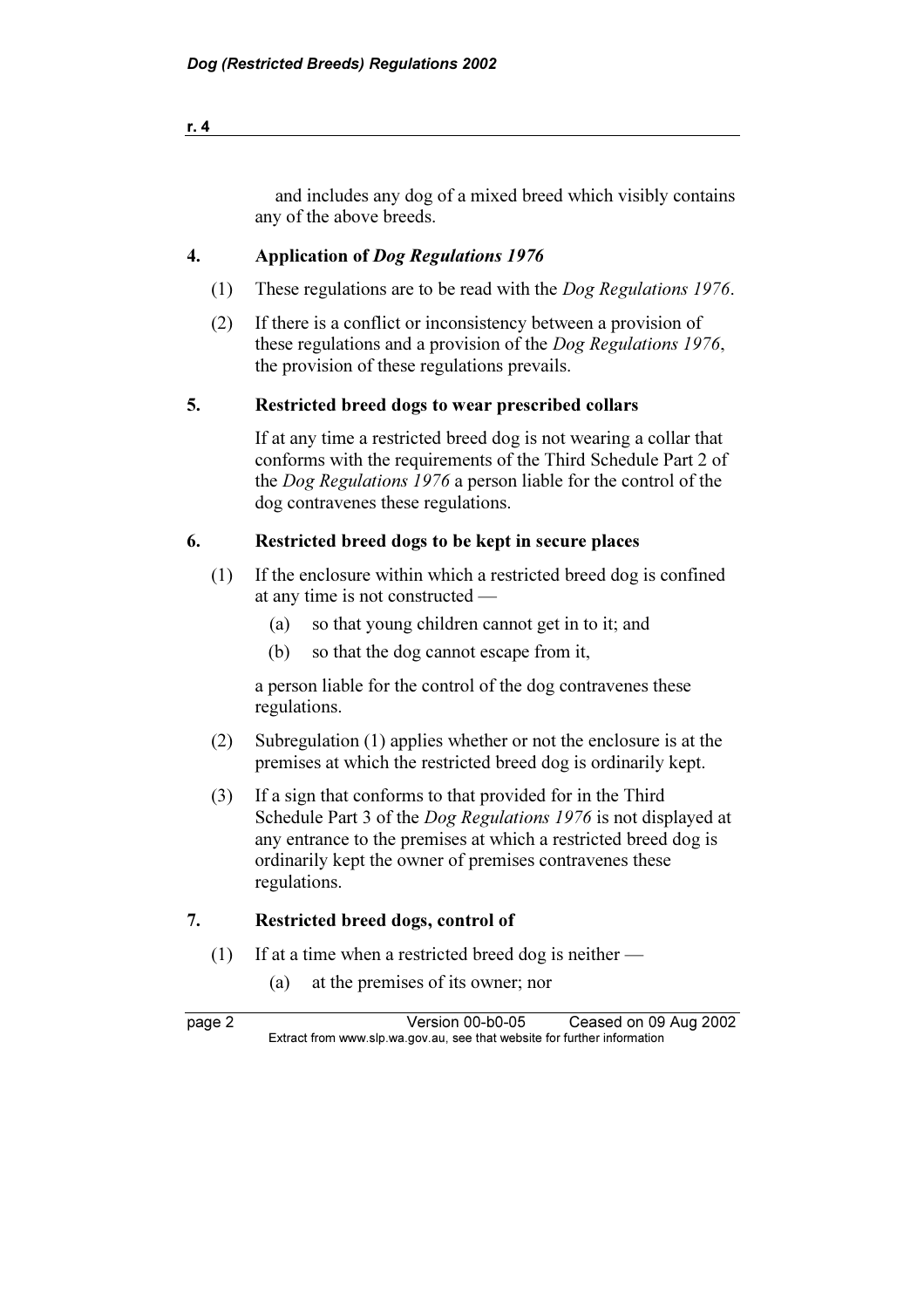(b) confined in accordance with regulation 6,

 the dog is not muzzled in such a manner that prevents it from biting a person or another animal, a person liable for the control of the dog contravenes these regulations.

- (2) If at a time when a restricted breed dog is neither
	- (a) at the premises of its owner; nor
	- (b) confined in accordance with regulation 6,

 the dog is not on a leash or chain held by a person who is physically able to control the dog in all circumstances, a person liable for the control of the dog contravenes these regulations.

- (3) If at a time when a restricted breed dog is neither
	- (a) at the premises of its owner; nor
	- (b) confined in accordance with regulation 6,

 a person under the age of 18 years is in control of the dog, that person and any other person liable for the control of the dog contravenes these regulations.

#### 8. Number of restricted breed dogs that may be owned

- (1) A person must not own more than 2 restricted breed dogs unless he or she has a written permit from the local government of the district in which the person lives.
- (2) An application for such a permit is to be in a form approved by the local government concerned.
- (3) The permit must specify the number of restricted breed dogs that the applicant may own and may be issued subject to conditions.
- (4) The holder of such a permit must comply with its terms and conditions.
- (5) A local government may, for good reason, cancel a permit issued under this regulation.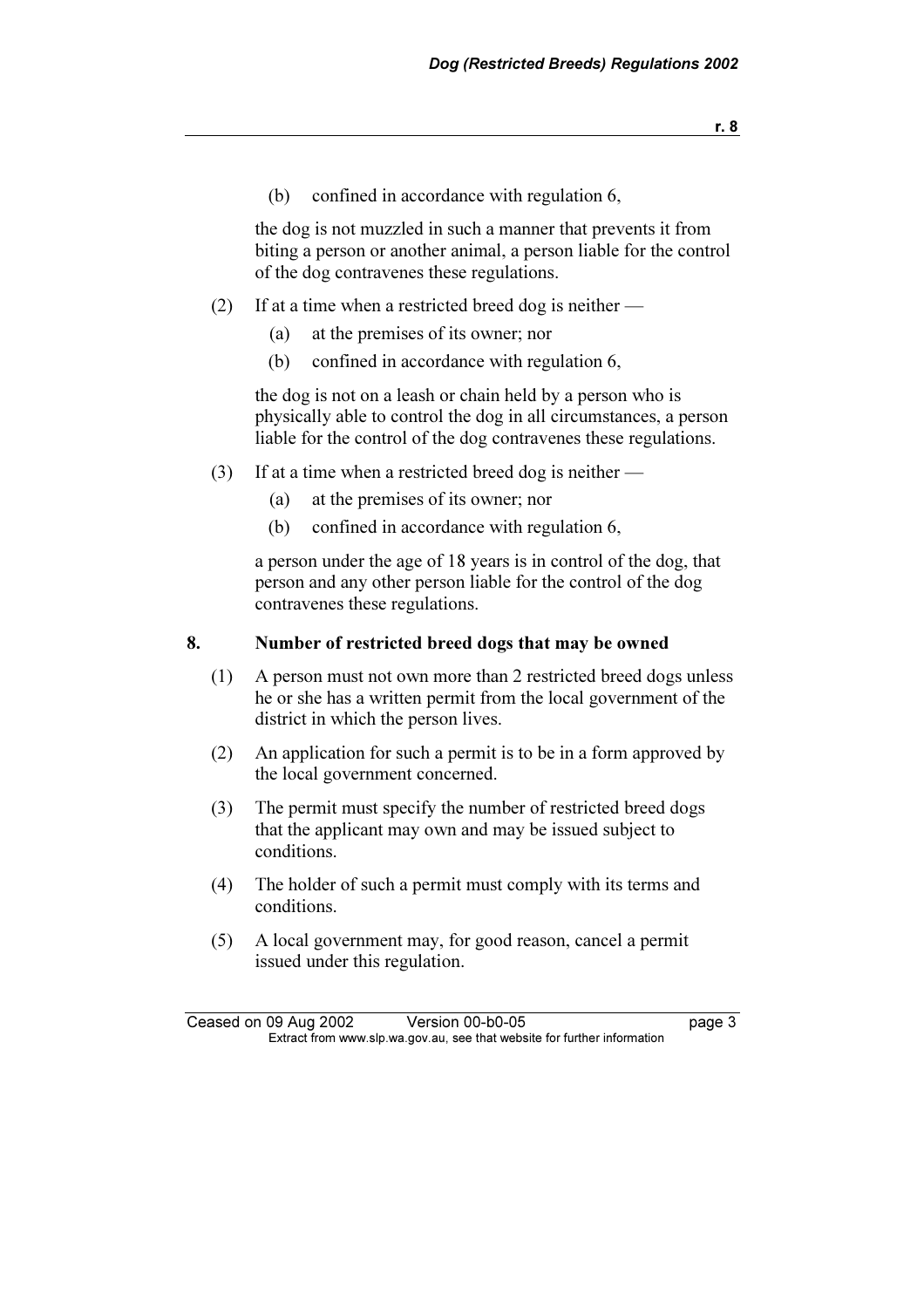| - |  |  |  |
|---|--|--|--|
|   |  |  |  |

#### 9. Person under 18 not to be sold restricted breed dogs

 A person must not sell or otherwise transfer ownership of a restricted breed dog to a person under the age of 18 years.

## 10. Seller to notify buyer that dog is a restricted breed dog

 Before a person sells or otherwise transfers ownership of a restricted breed dog to another person he or she must inform the other person in writing that the dog is a restricted breed dog.

## 11. Local government to be notified of change of premises where restricted breed dog ordinarily kept

 If the place where a restricted breed dog is ordinarily kept changes from one premises to another, a person who is liable for the control of the dog must, as soon as practicable after the change, in writing, inform the local government that has registered the dog under the Act of the fact and of the address of the new premises.

## 12. Local government to be notified if restricted breed dog is missing etc.

 If a restricted breed dog is missing or dies, a person who is liable for the control of the dog must as soon as practicable after becoming aware of the fact, in writing, inform the local government that has registered the dog under the Act of the fact.

## 13. Restricted breed dogs may be seized and destroyed

- (1) If an authorised person or a police officer has reasonable grounds to believe that there has been a contravention of regulation 5, 6 or 7 in relation to a restricted breed dog, he or she may seize and detain the dog.
- (2) A person who seizes and detains a dog under subregulation (1) must make reasonable attempts to ascertain who owns the dog.
- (3) If the person is unable to ascertain who owns the dog the person may cause the dog to be destroyed.

page 4 Version 00-b0-05 Ceased on 09 Aug 2002<br>Extract from www.slp.wa.gov.au, see that website for further information  $\mathbf{F}$  from which was the set that we besite for further information  $\mathbf{F}$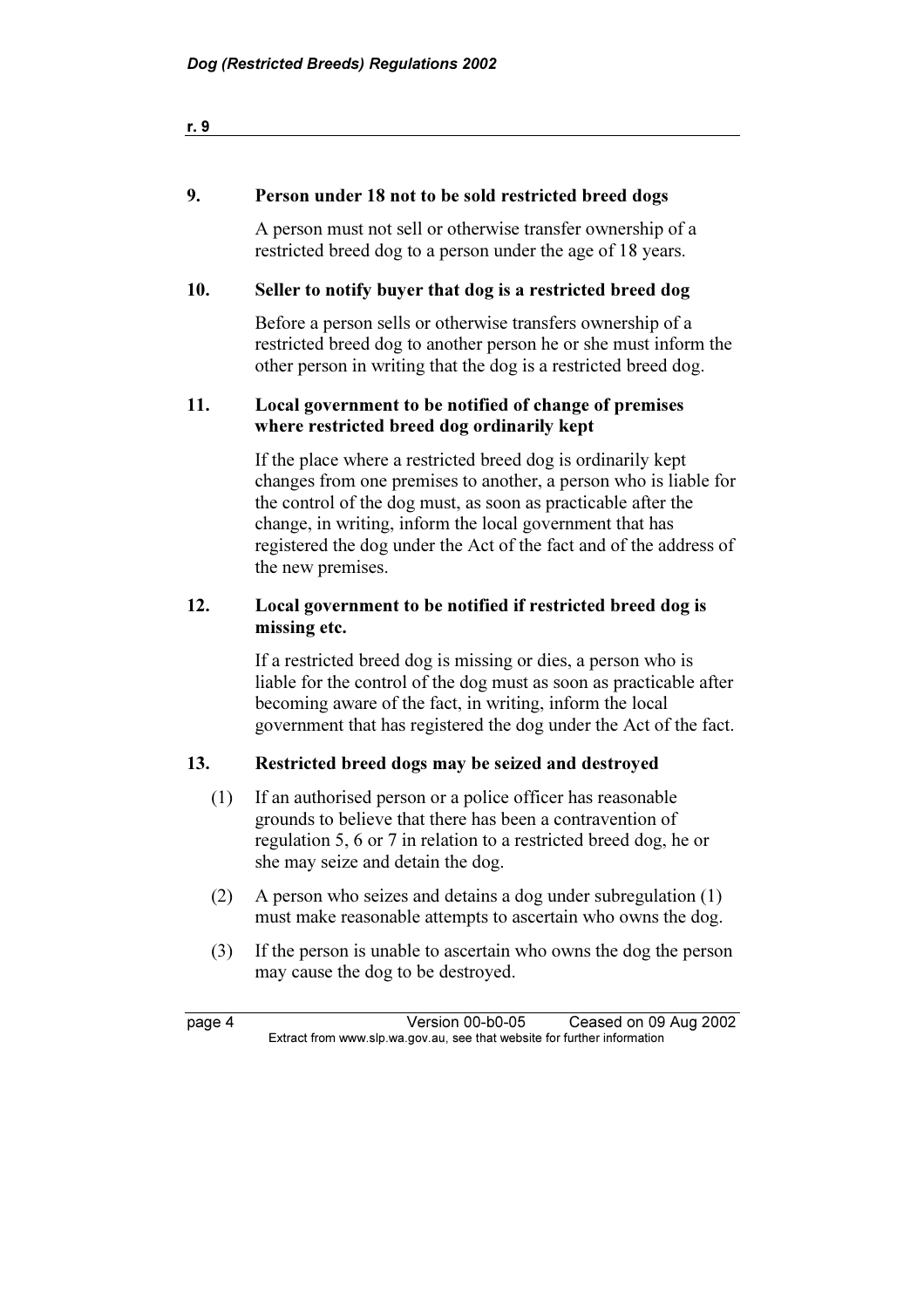- (4) If the person ascertains who owns the dog, he or she must give the owner a notice —
	- (a) informing the owner of the seizure and the place where the dog is detained;
	- (b) stating the contravention of these regulations that resulted in the seizure; and
	- (c) informing the owner that unless he or she remedies the contravention within 8 days after the giving of the notice the dog will be destroyed.
- (5) If the owner of a restricted breed dog that has been seized and detained does not remedy the contravention within 8 days after the notice is given, the person detaining the dog may destroy it.

## 14. Expiry

 These regulations cease to operate on the anniversary of the day on which they come into operation.

Ceased on 09 Aug 2002 Version 00-b0-05 page 5<br>Extract from www.slp.wa.gov.au, see that website for further information  $\mathbf{F}$  from which was the set that we besite for further information  $\mathbf{F}$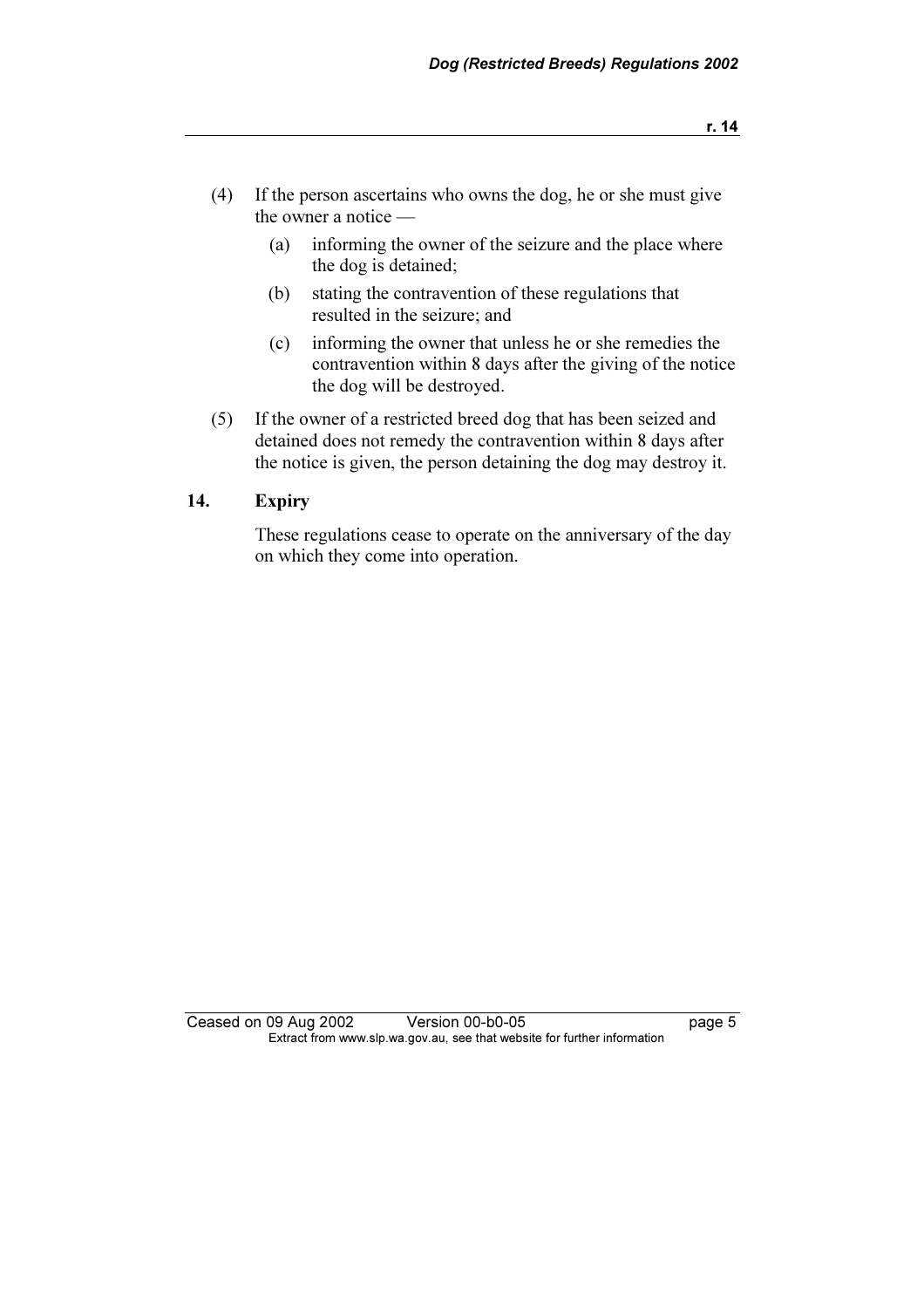1

## **Notes**

This is a compilation of the *Dog (Restricted Breeds) Regulations 2002*. . The following table contains information about those regulations.

#### Compilation table

| <b>Citation</b>                                                                                                                                                 | Gazettal                  | Commencement           |  |
|-----------------------------------------------------------------------------------------------------------------------------------------------------------------|---------------------------|------------------------|--|
| Dog (Restricted Breeds)<br>Regulations 2002                                                                                                                     | 22 Mar 2002<br>p. 1689-97 | 22 Apr 2002 (see r. 2) |  |
| These regulations were repealed by the <i>Dog (Restricted Breeds) Regulations (No. 2)</i><br>2002 r. 2 as at 9 Aug 2002 (see <i>Gazette</i> 9 Aug 2002 p. 3887) |                           |                        |  |

page 6 Version 00-b0-05 Ceased on 09 Aug 2002 Extract from www.slp.wa.gov.au, see that website for further information